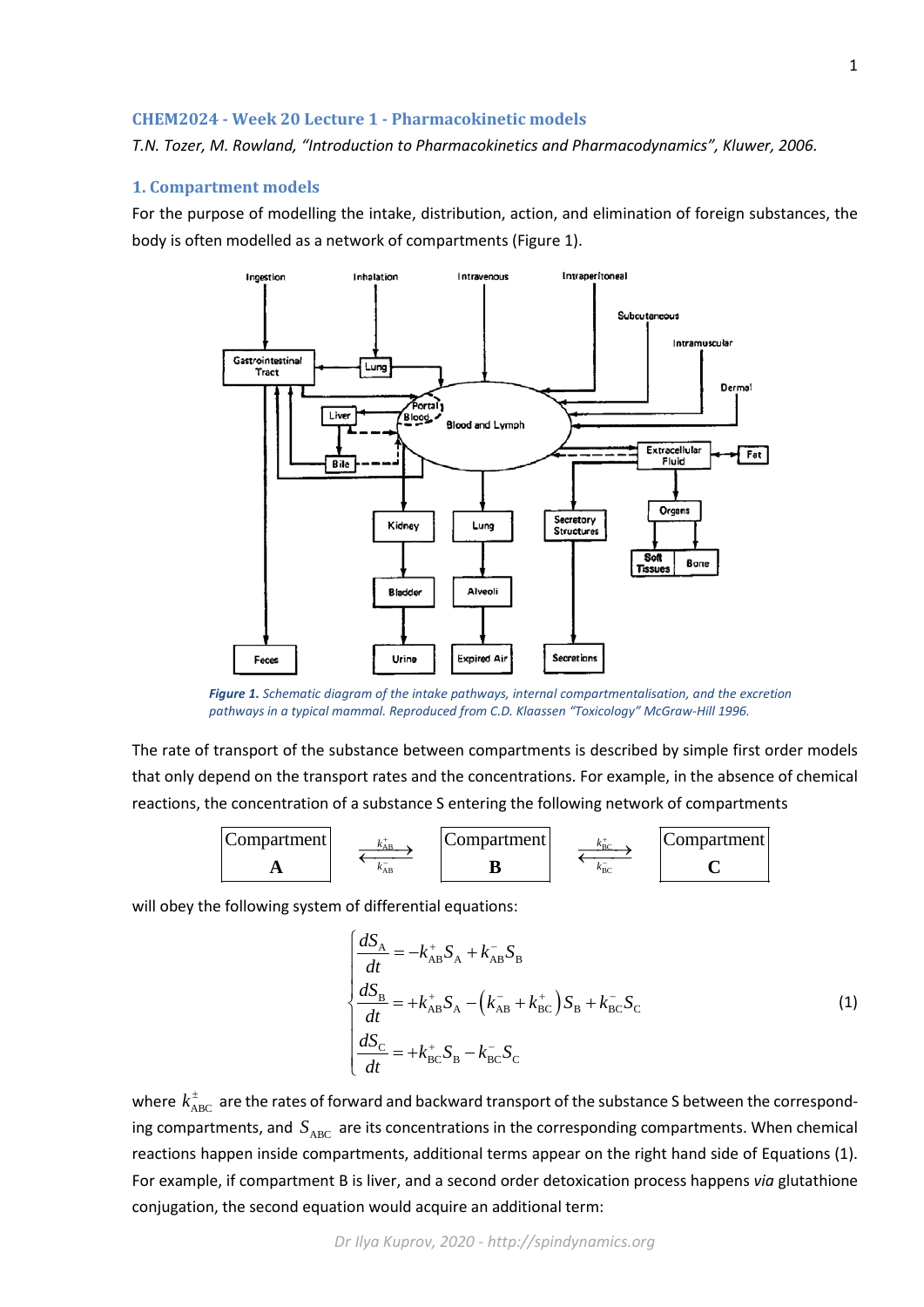$$
\frac{dS_{\rm B}}{dt} = +k_{\rm AB}^{+}S_{\rm A} - (k_{\rm AB}^{-} + k_{\rm BC}^{+})S_{\rm B} + k_{\rm BC}^{-}S_{\rm C} - k_{\rm D}GS_{\rm B}
$$
\n(2)

2

where  $k_{\rm p}$  is the detoxication reaction rate constant and  $G$  is glutathione concentration.

These pictures and equations illustrate the general principle used for building pharmacokinetic models. At the first stage, the compartment scheme is decided and compartment exchange equations are set up. Chemical reactions are set up inside individual compartments, and the corresponding terms are added to the equations. The intake and the excretion processes may be modelled in the same way. For example, if compartment A receives a steady inflow of the substance *S* , another rate constant makes an appearance on the right hand side:

$$
\frac{dS_{A}}{dt} = -k_{AB}^{+}S_{A} + k_{AB}^{-}S_{B} + k_{in}
$$
\n(3)

The resulting system of equations is solved using analytical or numerical methods that will be covered during this course.

## **2. Pharmacokinetics of ethanol**

The early wisdom on ethanol elimination was that it is a zero-order process: in 1919, Lord Edward Mellanby reported a figure of 0.148 grams per kilogram (body mass) per hour, independent of time and the amount of ethanol in the organism. This was later disputed, and various misconceptions persisted until 1958, when Lundquist and Wolthers pointed out that the reaction is enzymatic and must therefore obey some variation of the following general reaction scheme:

$$
E+S \xrightarrow[k_{1+}]{k_{1+}} ES \xrightarrow{k_2} E+P \tag{4}
$$

where E stands for enzyme, S for substrate and P for product. This chain of reactions is described by the following system of differential equations:

$$
\begin{cases}\n\frac{d[E]}{dt} = -k_{1+}[E][S] + k_{1-}[ES] + k_2[ES] \\
\frac{d[S]}{dt} = -k_{1+}[E][S] + k_{1-}[ES] \\
\frac{d[ES]}{dt} = +k_{1+}[E][S] - k_{1-}[ES] - k_2[ES] \\
\frac{d[P]}{dt} = +k_2[ES]\n\end{cases}
$$
\n(5)

When the concentration of the enzyme is much smaller than the concentration of the substrate, a steady state exists with respect to the substrate-enzyme complex ES, and therefore  $d\left [ES]/dt = 0$ . This makes one of the Equations (5) algebraic and leads to the appearance of the pseudo-zero order kinetics that does indeed look like the substrate is being eliminated at a concentration-independent constant rate:

$$
\begin{cases}\n\frac{d[S]}{dt} = -k_{1+}[E][S] + k_{1-}[ES] \\
k_{1+}[E][S] - (k_{1-} + k_2)[ES] = 0\n\end{cases} \Rightarrow \frac{d[S]}{dt} = -k_2[ES] = const
$$
\n(6)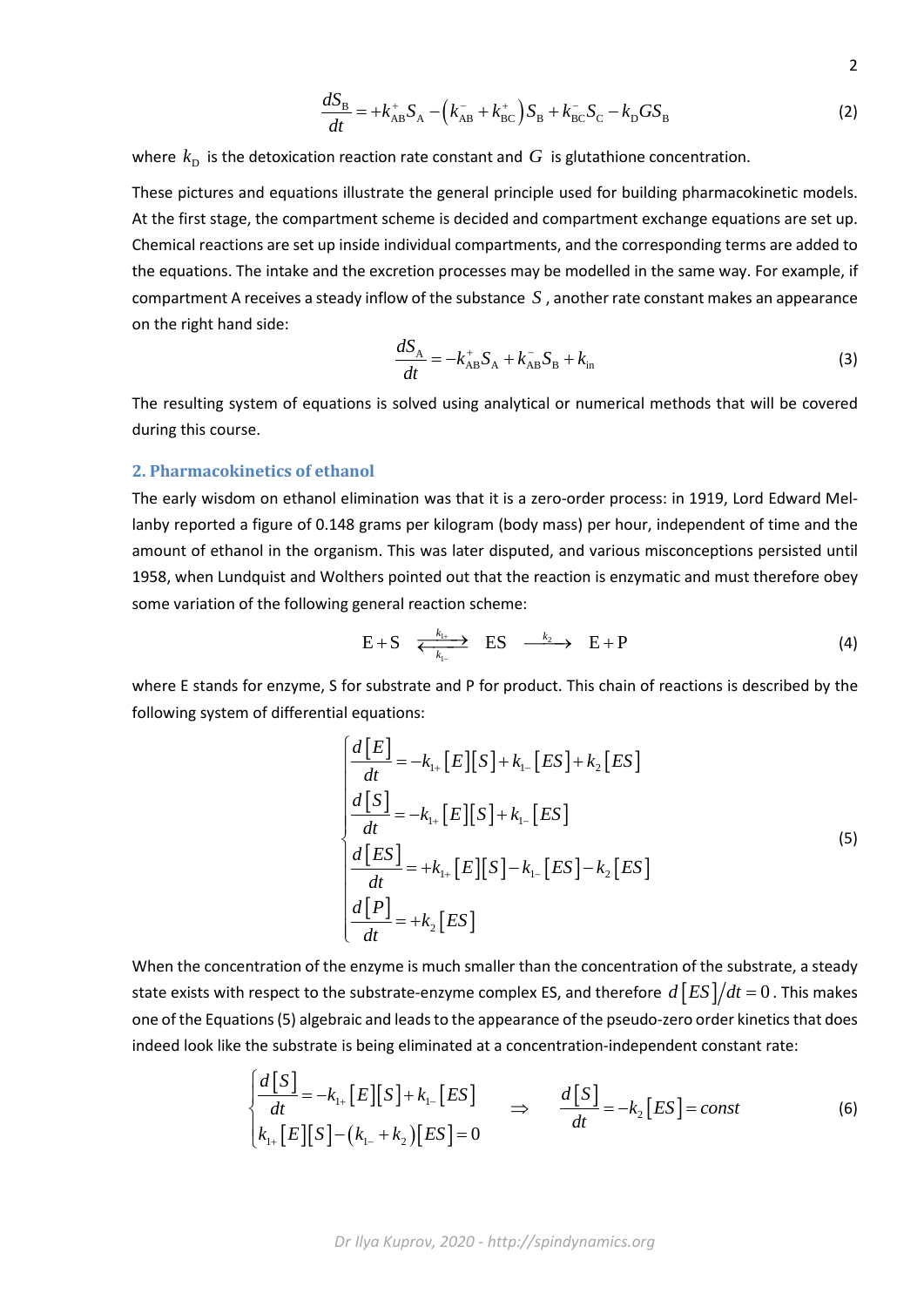As the concentration of ethanol is reduced, the steady-state approximation would eventually break down, but in Mellanby's case it had happened far below his detection limit. The presence of the linear region on the ethanol elimination profile is illustrated in Figure 2.



*Figure 2. The effect of increasing ethanol dose on the time course of its blood concentration. Reproduced from N.H.G. Holford, "Clinical Pharmacokinetics of Ethanol", Clinical Pharmacokinetics 13 (1987) 273-292.*

The enzyme in question – alcohol dehydrogenase (AHD) – is a NAD/NADH dependent metalloprotein with a  $Zn^{2+}$  ion in the active centre. Its primary locations are the liver and in the lining of the stomach. AHD expression and activity is strongly influenced by genetic and developmental factors.

## **3. Pharmacokinetics of THC**

Over 100 metabolites of tetrahydrocannabinol have been identified, but the principal stages are the oxidation of THC into 11-hydroxy-THC, which is also psychoactive:



followed by further oxidation of the hydroxymethyl moiety into a carboxylic group, producing 9-carboxy-THC, which is not psychoactive:



The characteristic time of both processes is measured in hours. However, the carboxyl derivative is eliminated very slowly – its half-life in the blood is approximately one week. If the three substances are labelled A, B, and C, the following reaction scheme describes the process:

 $A \xrightarrow{k_1} B \xrightarrow{k_2} C$